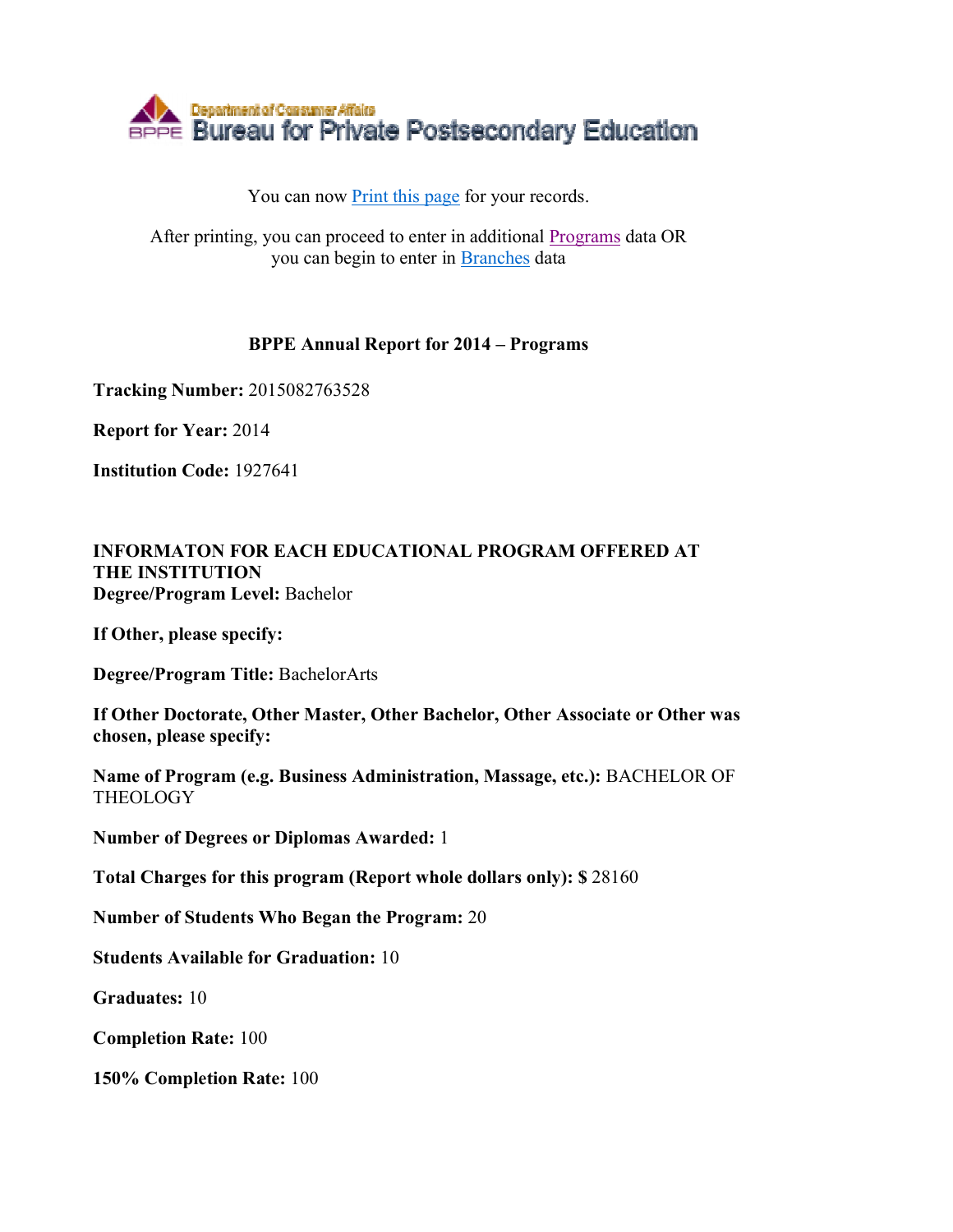**Is the above data taken from the data that was reported to and calculated by the Integrated Postsecondary Education Data System (IPEDS) of the United States Department of Education?:**

yes

**PLACEMENT Graduates Available for Employment:** 10

**Graduates Employed in the Field:** 10

**Placement Rate:** 100

**Graduates employed in the field an average of less than 32 hours per week:** 4

**Graduates employed in the field an average of 32 or more hours per week:** 6

**EXAM PASSAGE RATE Does this educational program lead to an occupation that requires licensing?:** no

**If Yes, please provide the information below (For each of the last two years): First Data Year (YYYY):** 

**Name of the licensing entity that licenses this field:** 

**Name of Exam:** 

**Number of Students Taking Exam:** 

**Number Who Passed the Exam:** 

**Number Who Failed the Exam:** 

**Passage Rate:** 

**Is this data from the licensing agency that administered the exam?:** 

**Name of Agency:** 

**If the response was no, provide a description of the process used for attempting to contact students:** 

**Second Data Year (YYYY):** 

**Name of the licensing entity that licenses this field:** 

**Name of Exam:** 

**Number of Students Taking Exam:**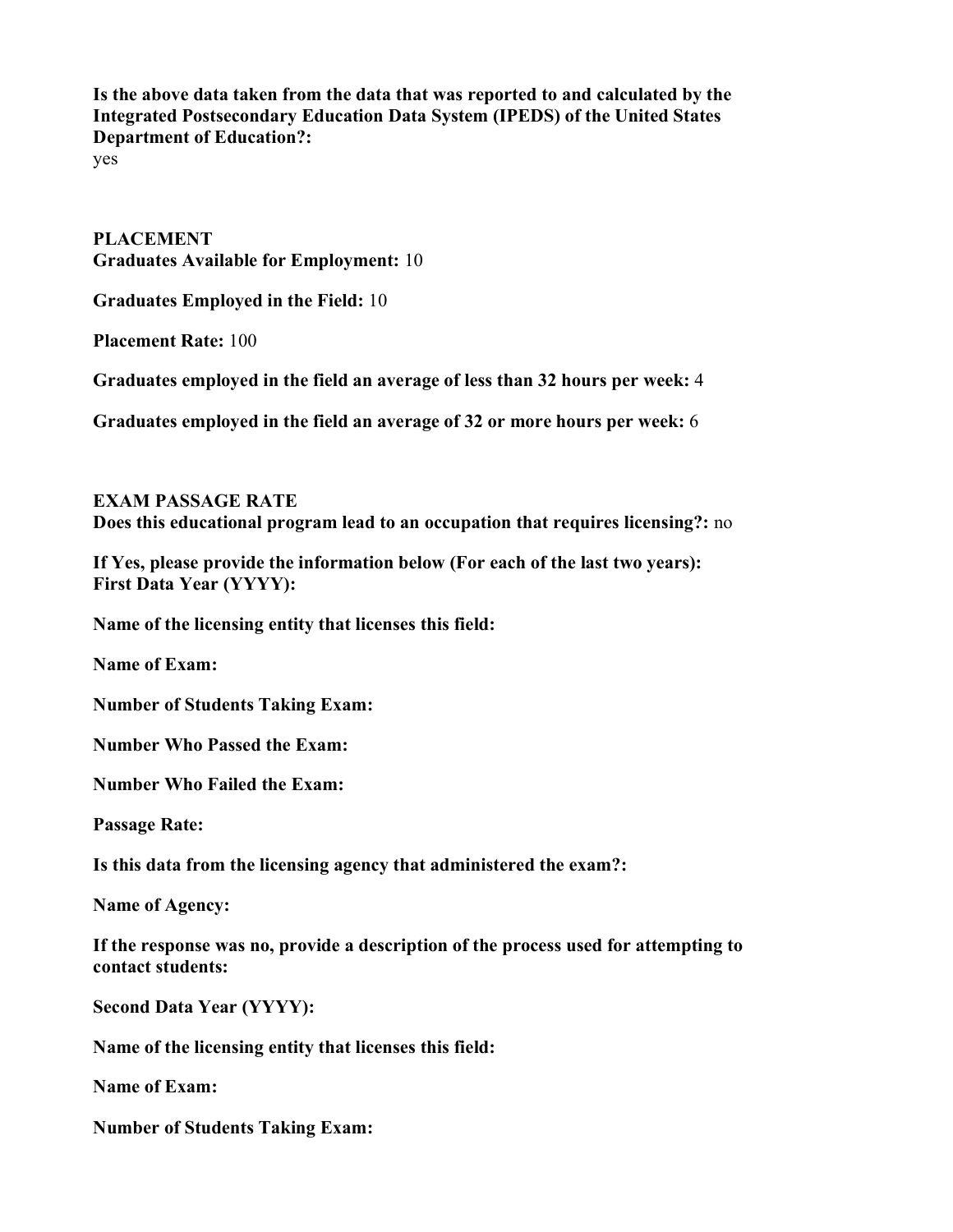**Number Who Passed the Exam:** 

**Number Who Failed the Exam:** 

**Passage Rate:** 

**Is this data from the licensing agency that administered the exam?:** 

**Name of Agency:** 

**If the response was no, provide a description of the process used for attempting to contact students:** 

**Do graduates have the option or requirement for more than one type of licensing exam?:** 

**Provide the names of other licensing exam options: Name of Option/Requirement:** 

**Name of Option/Requirement:** 

**Name of Option/Requirement:** 

**SALARY DATA Graduates Available for Employment:** 10

**Graduates Employed in the Field:** 10

**Graduates Employed in the Field Reported receiving the following Salary or Wage:**

**\$0 - \$5,000.00:** 0

**\$5,001.00 - \$10,000.00:** 0

- **\$10,001.00 \$15,000.00:** 0
- **\$15,001.00 \$20,000.00:** 1
- **\$20,001.00 \$25,000.00:** 3
- **\$25,001.00 \$30,000.00:** 3
- **\$30,001.00 \$35,000.00:** 2

**\$35,001.00 - \$40,000.00:** 1

**\$40,001.00 - \$45,000.00:** 0